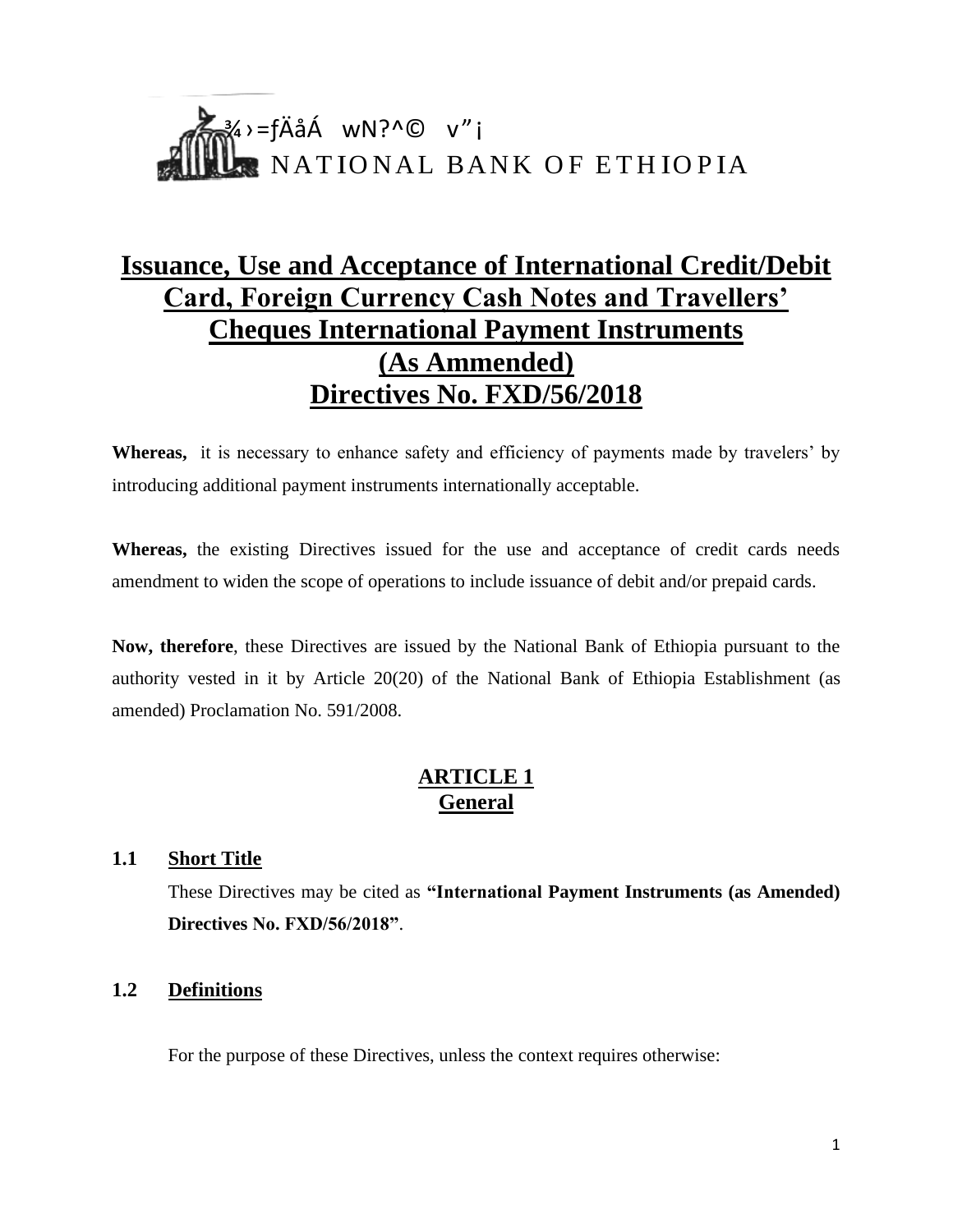- 1.2.1 **"acquiring bank/acquirer"** means a financial institution or a member bank of international payment card network that enters into agreements with local merchants to accept card initiated payments for goods and services; or offers cash advance and disbursement services to cardholders via automated teller machines (ATMs), point of sale terminals (POS) or branches;
- 1.2.2 **"authorized bank"** means any bank in Ethiopia established in accordance with the law and authorized by the Bank to engage in foreign exchange transactions;
- 1.2.3 **"cardholder"** means a person whose full name and signature appear on a credit/debit/prepaid card;
- 1.2.4 **"credit card" means a personalized plastic card with a magnetic strip and or smart card** which may bear the logo and brand of a major international payment card network and issuer bank, allowing the card holder to buy goods and services on credit and get cash advance as a line of credit;
- 1.2.5 **'cash notes"** means foreign currency notes acceptable and convertible to Birr in authorized banks forex bureaus;
- 1.2.6 **"debit card"** means a personalized plastic card with a magnetic strip and or smart card that may bear the logo and brand of major international payment card network and issuer bank, which provides direct access to funds in a card holder's deposit account, providing the customer with basic banking functionalities and ability to make point of sale (POS) purchases, ATM cash withdrawal and account balance inquiry etc. Debit card enables "pay now" option
- 1.2.7 **"forex bureau"** means a window of authorized bank wherein buying and selling of major convertible currencies from and to the public is concerned;
- 1.2.8 **"issuing bank/issuer"** means a financial institution and/or a member bank of international payment card network that holds contractual agreements with and issues cards to the cardholder;
- 1.2.9 **"local merchants or entities"** means business, establishments or organizations authorized by the Bank to accept foreign currency for goods and services they sale and that enter into contract with acquirer banks (international or authorized banks) to originate transactions and accept cards for payment;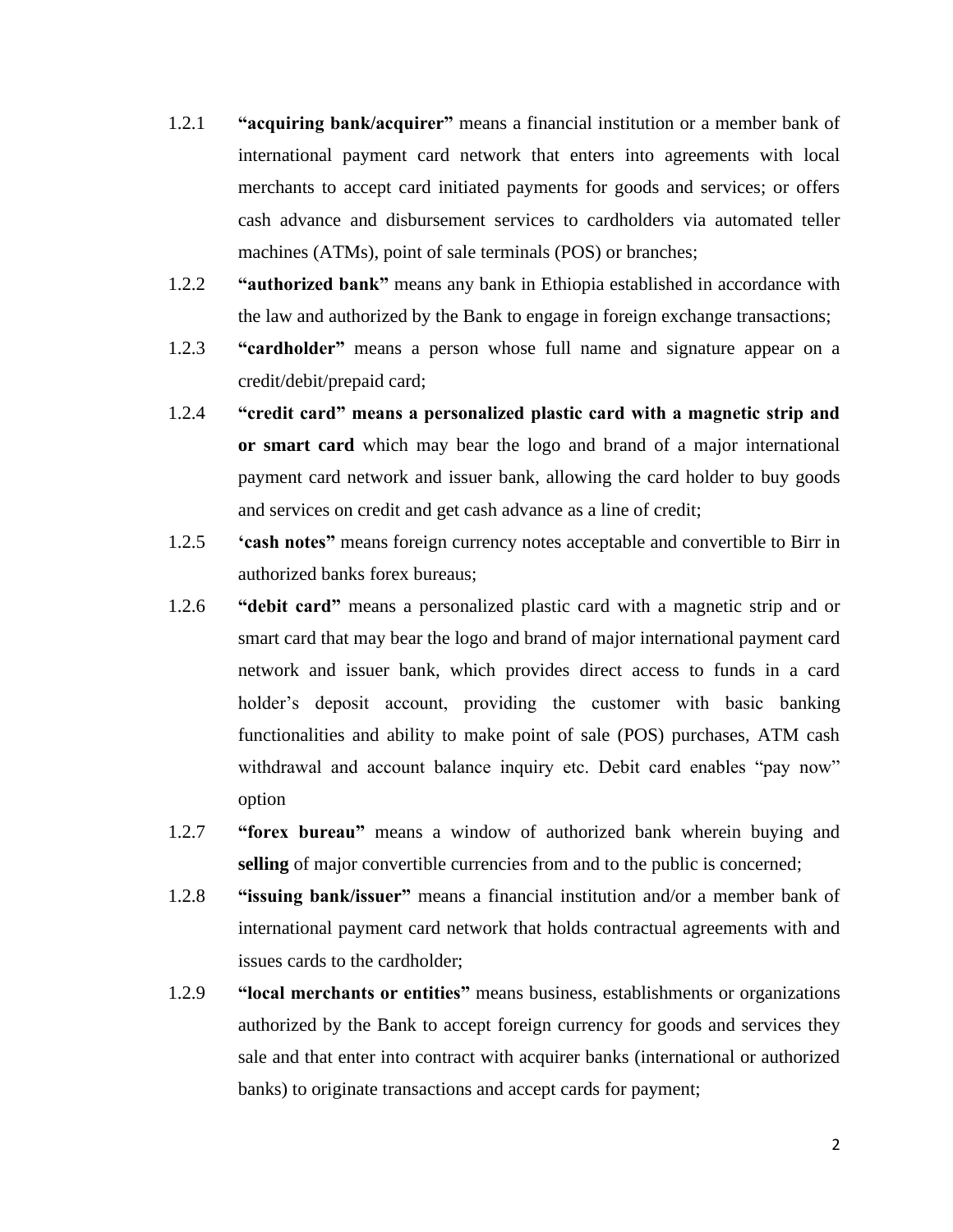- 1.2.10 **"payment card network"** means a network that works with financial institutions that issue cards (card issuers) and/or signs up with local merchants to accept cards for payment of goods and services (acquirers). Payment card networks provide card products, standards for their brand, and establish the rules and regulations governing participation in their brand;
- 1.2.11 **"point-of-sale terminal" (POS)** means the electronic device used for authorizing and processing bank card transactions at the point-of-sale;
- 1.2.12 **"pre-paid card"** means personalized magnetic strip and or smart card used to access funds in a prepaid account or a card where monetary value is stored on a chip. Prepaid cards allow consumers to make point of sale (POS) purchases, ATM cash withdrawal and account balance inquiry etc. Prepaid card enables "pay before" option;
- 1.2.13 **"The Bank"** means the National Bank of Ethiopia; and

# **1.3 Scope of Application**

.

These Directives shall apply to all banks, local merchants or entities, and foreign exchange bureaus in Ethiopia

# **1. Eligibility to Issue International Debit or Pre-paid Cards**

- a) Any authorized bank operating in Ethiopia may secure a membership license or agreement from one or more international payment card networks specified under paragraph 3.1.4 of these Directives.
- b) Authorized banks who have entered into agreements with or secured an issuing license from international payment card network are authorized to issue international debit/prepaid cards for travelers abroad subject to paragraphs 2.1.3 and 2.1.4 of this article.
- c) Payment for goods and services abroad using debit/prepaid cards shall be piloted by Commercial Bank of Ethiopia starting from the effective date of these directives by issuing such instruments to government travelers. No other bank in Ethiopia is allowed to issue international debit/prepaid cards to any person during pilot period.
- d) The duration of the pilot period shall be determined by the Bank.

# **2. Conditions to be Fulfilled to Issue International Debit/Prepaid Card by Authorized Banks**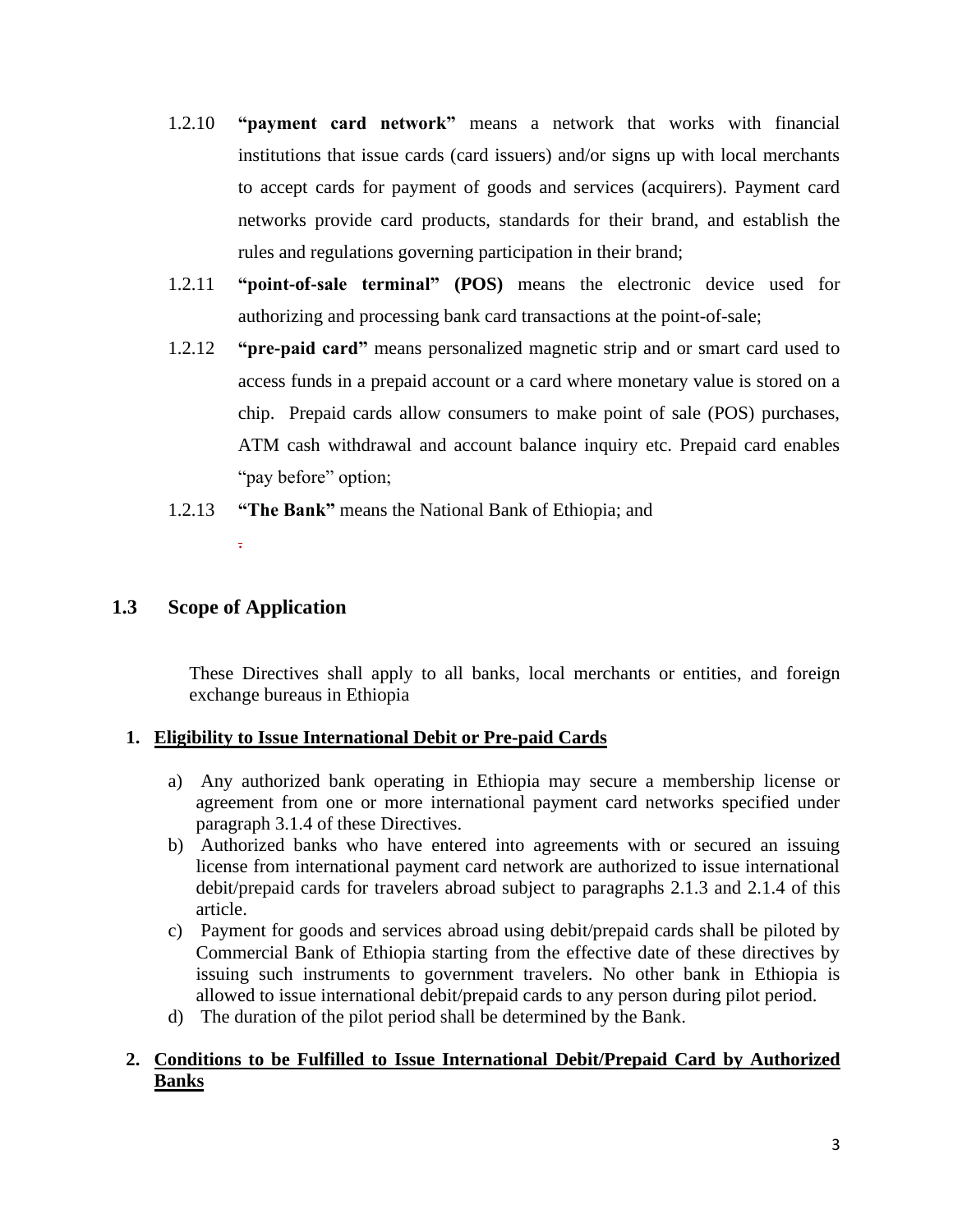- 2.1. Authorized banks are required to fulfill the under listed conditions to issue
	- international debit/prepaid card:
		- a) install card personalization machine or terminal, or produce valid outsourcing contractual agreement for card personalization;
		- b) produce membership agreement and /or license granted by international payment card networks;
		- c) establish central payment system for clearing; and
		- d) put in place secured telecommunication infrastructures.

#### **2.2. Obligations of Authorized Bank and Forex Bureau**

An authorized bank and a forex bureau shall have the following obligations in issuing, acquiring and settling international prepaid/ debit cards.

#### **2.2.1. Forex Bureaus**

- a) Forex bureaus shall issue travel allowance in debit/prepaid card and cash notes as per paragraph "c" of this article herein under to travelers abroad upon presentation of:
	- (i) valid passport with entry visa abroad (except for countries that issue visa on arrival);
	- (ii) application form duly filled and signed indicating the amount needed in cash notes and to be loaded on payment cards; and
	- (iii) duly filled and signed card holder agreement to get prepaid/ debit card.
- b) Forex bureaus shall check the authenticity of travel documents presented and shall explain to travelers or their delegates the use and conditions of the debit/prepaid cards issued to them.
- c) Forex bureaus shall the travel allowance in cash notes and the balance in debit/prepaid card by entering the permit number as per Directive for the Operation of Foreign Exchange Bureau.
- d) The foreign currency allowed for travel allowance shall be currency of country of destination, or United States Dollars, Euro, or Great Britain Pounds.
- e) Forex bureaus shall refund to the cardholder unused balance in a prepaid/debit card in Birr after checking the details of the transactions and account statement.
- f) Forex bureaus shall check the validity of the card while issuing subsequent travel allowance for the cardholder.

#### **2.2.2. Authorized Banks**

a) Authorized banks have the responsibility to expedite issuance of prepaid/debit card for travelers abroad after receiving all required documents from the traveler.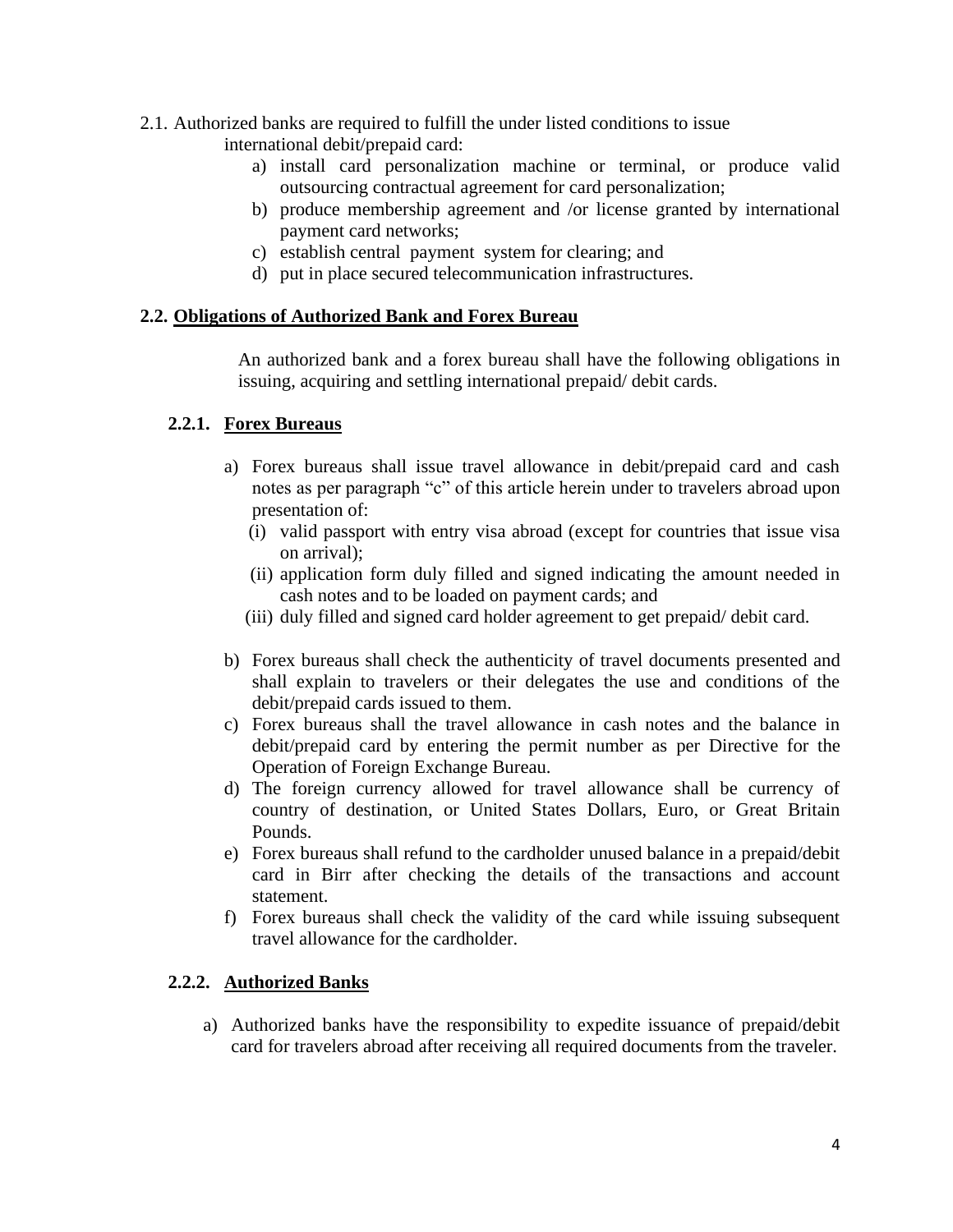- b) Authorized banks shall notify to the travelers the fees and service payment required for one time card issuance/renewal, and optional issuer fees (conversion fees) on each transaction. However, such fees shall not exceed 1.5% of total travel allowance issued.
- c) Authorized banks shall make strict follow up and ensure that the debit/prepaid card is not over drawn under any circumstance.
- d) Authorized banks shall immediately block card related transactions upon receipt of report on missed or lost cards by the cardholder.

# **2.3. Validity**

- a) The validity of debit/prepaid card shall not exceed two years from the date of issuance and may be renewed upon request.
- b) The validity of credit card/debit card license is one year and renewable at the end of Ethiopian fiscal year.

#### **3. Acceptance of International Payment Cards**

#### **3.1. Eligibility to Accept International Credit Cards/Debit Cards**

- 1) Authorized banks are required to have membership and or license from international payment card networks to sign up with local merchants and provide ATM acquiring and cash advance services.
- 2) Authorized banks which have entered into agreements with the international payment card networks can provide encashment services via branches and ATMs.
- 3) Local merchants or entities authorized by the Bank which have entered into agreements with acquiring banks (acquirer) are eligible to accept international payment cards as mode of payment.
- 4) Types of acceptable international cards include:
	- a) American Express,
	- b) Visa Card,
	- c) Master Card,
	- d) Diners Club Card,
	- e) Union Pay,
	- f) JCB, and
	- g) Discover.
- 3.2. The list under paragraph 124.1(4) herein above is subject to revision and may change from time to time as deemed necessary by the Bank.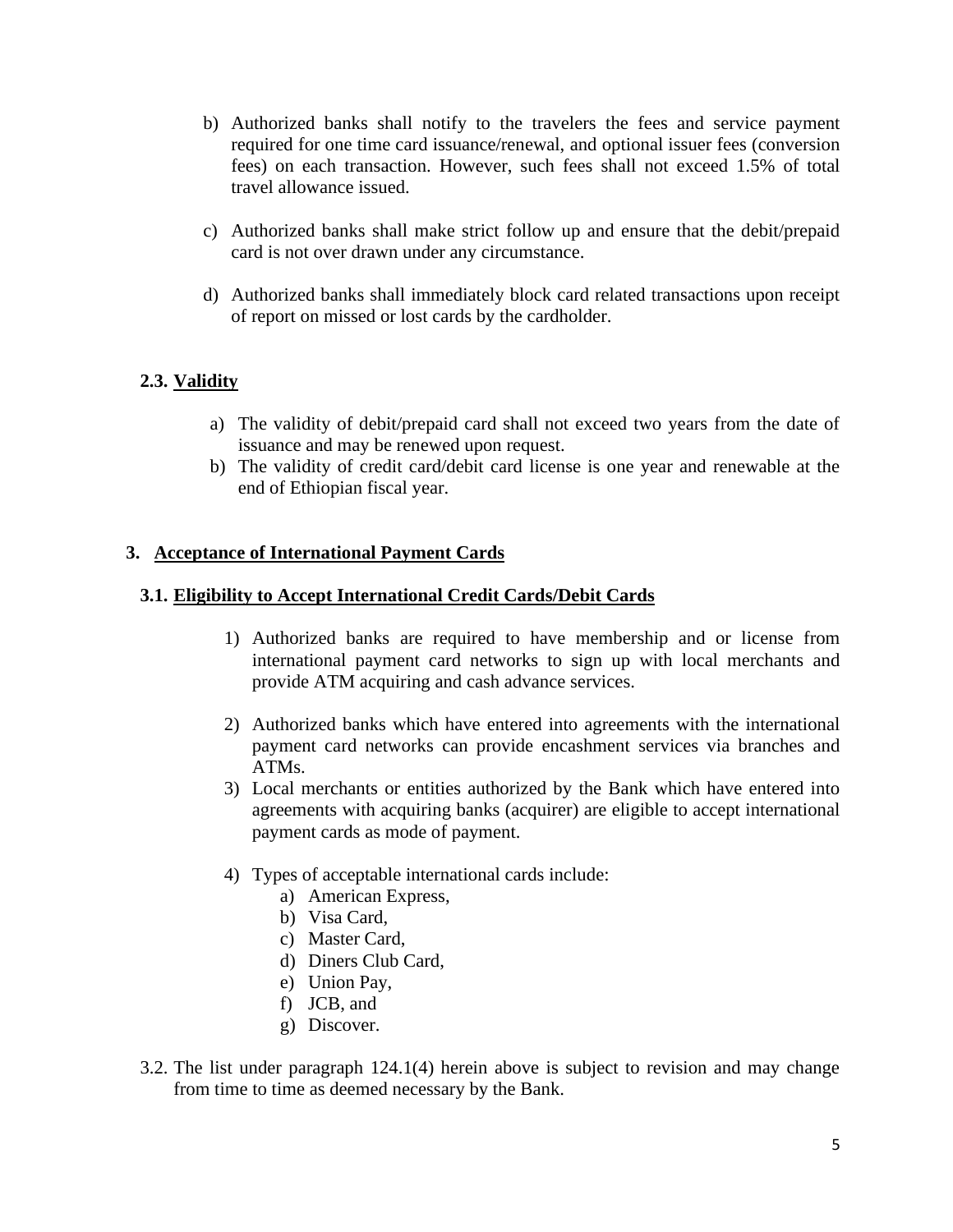# **4. Local Merchants or Entities**

To accept international credit/debit card for payments local merchants or entities shall:

- a) have agreement with authorized banks (which have a membership agreement or license from an international payment card network) to accept international cards as mode of payment for goods and services; and
- b) get license from the Bank to accept international payment cards that are not acquired by authorized banks.

# **123.1 Conditions for Licensing Local Merchants or Entities to Accept Credit/Debit Card**

4.1.1. The following conditions must be fulfilled by local merchants or

- entities to get license to accept international credit/debit card for card brands that are not acquired by authorized banks:
- a) license from the appropriate government authority to conduct a business at a specified location and address;
- b) trained personnel capable to examine, authenticate and book credit card/debit card sales, lodge proper claim on the transactions through the international acquiring bank, and follow up collection of payments processed on line; and
- c) a contractual agreement concluded with international card acquirer or card network clearly stating payment collecting methods.
- 4.1.2. Local merchants or entities, who have made arrangements for collecting payments via payments online, shall clearly indicate the card brand and the acquiring bank designated to collect the payments on their behalf and shall possess the POS terminal.
- 4.1.3. Local merchants or entities shall undertake the responsibility to collect payments using credit card/debit card through vouchers or in case of payments processed online, through authorized banks in Ethiopia delegated by them.

# **5. Requirement for Settlement of Vouchers or On-line Credit Card/Debit Card Payments Through Banks**

- 5.1. Vouchers
	- a) Local merchants or entities have the responsibility to present timely international credit care/debit card vouchers to their banks for collecting payments.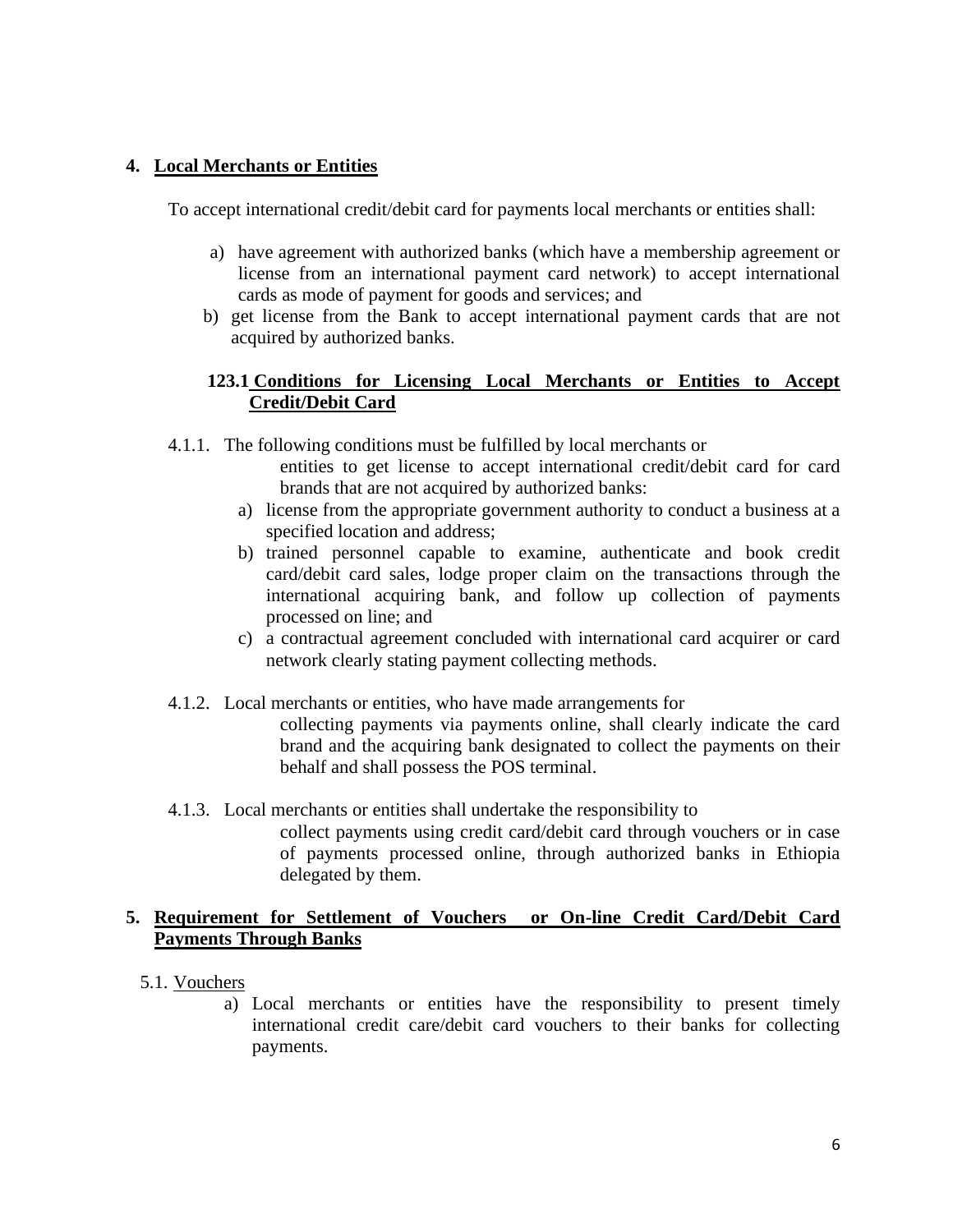b) It is mandatory that vouchers processed against credit card/debit card must be forwarded for payment via authorized banks acting on behalf of their customers to collect proceeds and credit to the customers accounts. Local merchants or entities shall issue authorizations to their banks to collect proceeds on their behalf.

# **6. Online Credit Card/Debit Card Payments**

Local merchants or entities operating through online credit card/debit card payments for card brands that are not acquired by domestic authorized banks shall fulfill the following:

- a) shall have clear settlement arrangement with authorized acquiring banks regarding collection of payments via payment system; and
- b) submit to the Bank agreement documents signed with the authorized international acquirers to collect payments on their behalf, via payment system.

# **7. Settlement of Credit Card/Debit Card Proceeds by Banks**

- a) Authorized banks that take-up vouchers of credit card/debit card from local merchants or entities and those who are providing settlement services are required to dispatch the vouchers for collections to the credit card/debit card network or international acquirer, as the case may be, seeking payment redemption. The authorized banks shall institute the most expeditious means of settlement with credit card/debit card issuers or banks.
- b) Authorized banks that have signed up with local merchants or entities to accept international cards by using their payment system shall facilitate immediate receipt of funds through their correspondent banks (settlement bank) and settle the equivalent local currency amount to the beneficiary local merchant or entity.
- c) Upon receipt of payment for services delivered using vouchers or direct payment through the online (POS) system, banks shall credit the account of their customers or transfer the amount to the account of the local merchants or entity with any bank the equivalent amount in Birr at the prevailing exchange rate. Banks should send information on prescribed format of such advice to the Bank for further follow-up and recording.

# **8. Claims Returned Unpaid**

Claims returned unpaid shall be handled as follows:

a) in the event that claims presented by any authorized bank to the credit card/debit card issuer or banks are not honored and settled, the bank shall immediately inform the client the reason for non-payment and advise same to the Bank; and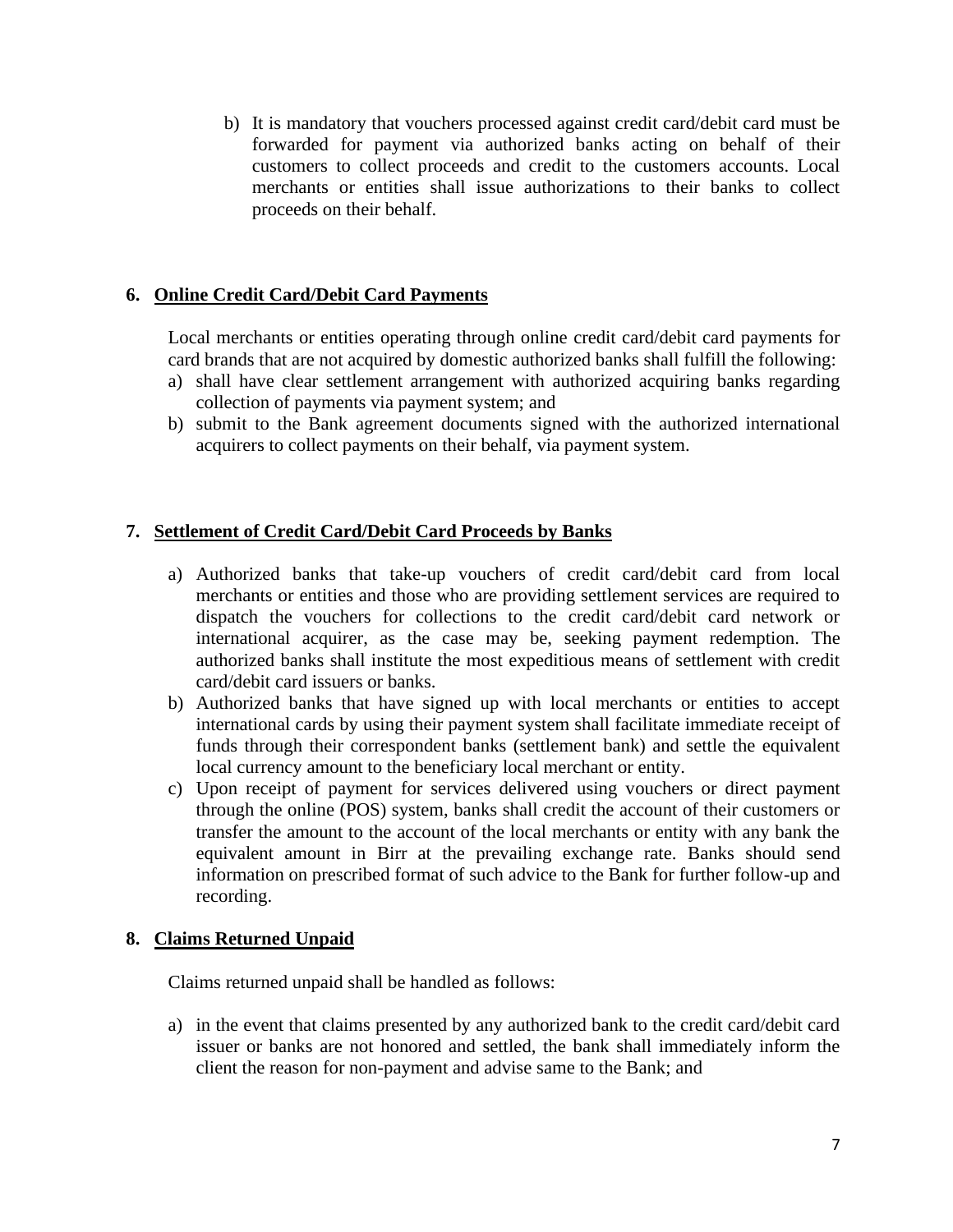b) the local merchants or entities shall have the responsibility to take a close follow-up and make efforts to settle the payments based on agreements concluded and service rendered. They shall also report the follow up made and results obtained to the Bank.

#### **9. Acceptance of Foreign Currency Cash Notes/ Travelers' Cheques 9.1. Eligible Entities for Accepting Payments in Foreign Currency Cash Notes**

The following local merchants or entities are eligible to accept payments in foreign cash notes

- a) hotels that serve tourists including those below three stars that are identified and confirmed by the Ministry of Culture and Tourism;
- b) duty free shop operators;
- c) Immigration Office;
- d) Civil Aviation Authority;
- e) airline ticket offices and travel agents only for air ticket sales services;
- f) tour operators;
- g) shops operating at the airport on the air side (shops operating passed immigration line);
- h) Telecom service with in Airport to sale SIM card and airtime for tourists
- i) Fuel station placed inside the airport collecting foreign currency cash notes in lieu of fuel lift-up from different foreign airlines not operating in Ethiopia
- j) Guest houses that are registered and secured License from Ethiopian Tourism Commission
- k) Private airways operating in Ethiopia and give charter service for tourists and
- l) Specialized hospitals and clinics that give service to foreigners.

#### **9.2. Submission of Application**

Local merchants or entities that intend to accept foreign currency cash notes shall fill the form prepared for the purpose and submit same to the Bank for approval.

#### **10. Condition for Issuance of License to Accept Foreign Cash Notes**

Local merchants or entities may obtain a license from the Bank to accept cash notes upon fulfilling the following requirements:

- a) should have knowledgeable personnel who can handle the transactions and provide the appropriate service to the segmented customers;
- b) should have currency validating machine or/and appropriate instruments to verify notes;
- c) local merchants or entities shall accept convertible currencies only specified under paragraph 4.6.5 of these directives.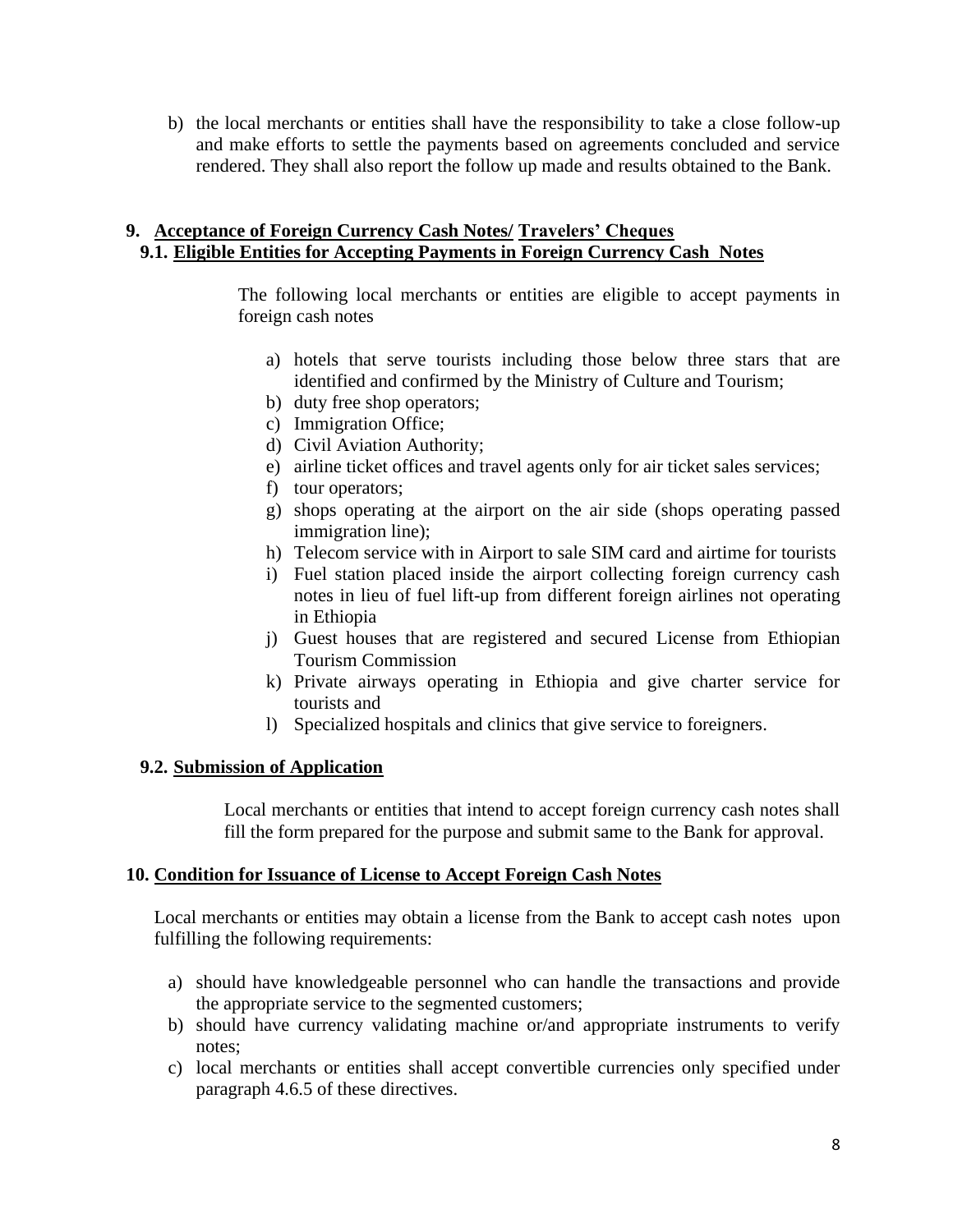# **11. Issuance of License to Local Merchants or Entities**

- a) Local merchants or entities may obtain a license from the Bank for accepting foreign currency cash notes and to use credit/debit card in settlement of payments under one permit or separately, as the case may be.
- b) The license granted by the Bank shall strictly be applicable for the permitted activities only.

#### **12. Obligation of Local Merchants or Entities**

In accepting credit/debit card, cash notes payments local merchants or entities:

- a) shall use appropriate instruments to verify and validate the authenticity of the currency and payment instrument;
- b) shall identify the customer and retain copies of documents in case a need arises for tracing back and a recourse action is needed;
- c) shall keep the proper details of the customer like passport number, homeland address, telephone number etc. and require customs declaration form issued by Ethiopian Revenues and Customs Authority on arrival at the time of collecting payments from their client;
- d) are required to convert all foreign currencies collected during one business day at forex bureaus within two working days; and
- e) are required to keep all supporting documents with copies of their reports in a proper file for onsite inspection.

# **13. Requirements to Fix and Post the Exchange Rate Applicable**

- a) Local merchants or entities are required to fix their own buying rate for payments of services collected in credit card/debit card and different foreign currency cash notes.
- b) Local merchants or entities shall carefully estimate the prices for buying different currencies and consider processing costs that may be involved.
- c) The rates fixed for different types of currencies shall be clearly shown and placed in a visible position on a display panel.
- d) Local merchants or entities shall only quote one way buying rate and must not involve in currency trading.
- e) Local merchants or entities authorized to accept payments using credit card/debit card and cash notes shall clearly post the rate at which they buy US Dollars, Euro, Pound Sterling, Japanese Yen, Swiss Franc, Swedish Kroner, Norwegian Kroner, Danish Kroner, Canadian Dollar, Saudi Riyal and United Arab Emirates Dirham. The Bank may change the list from time to time.

# **14. Retention Rights**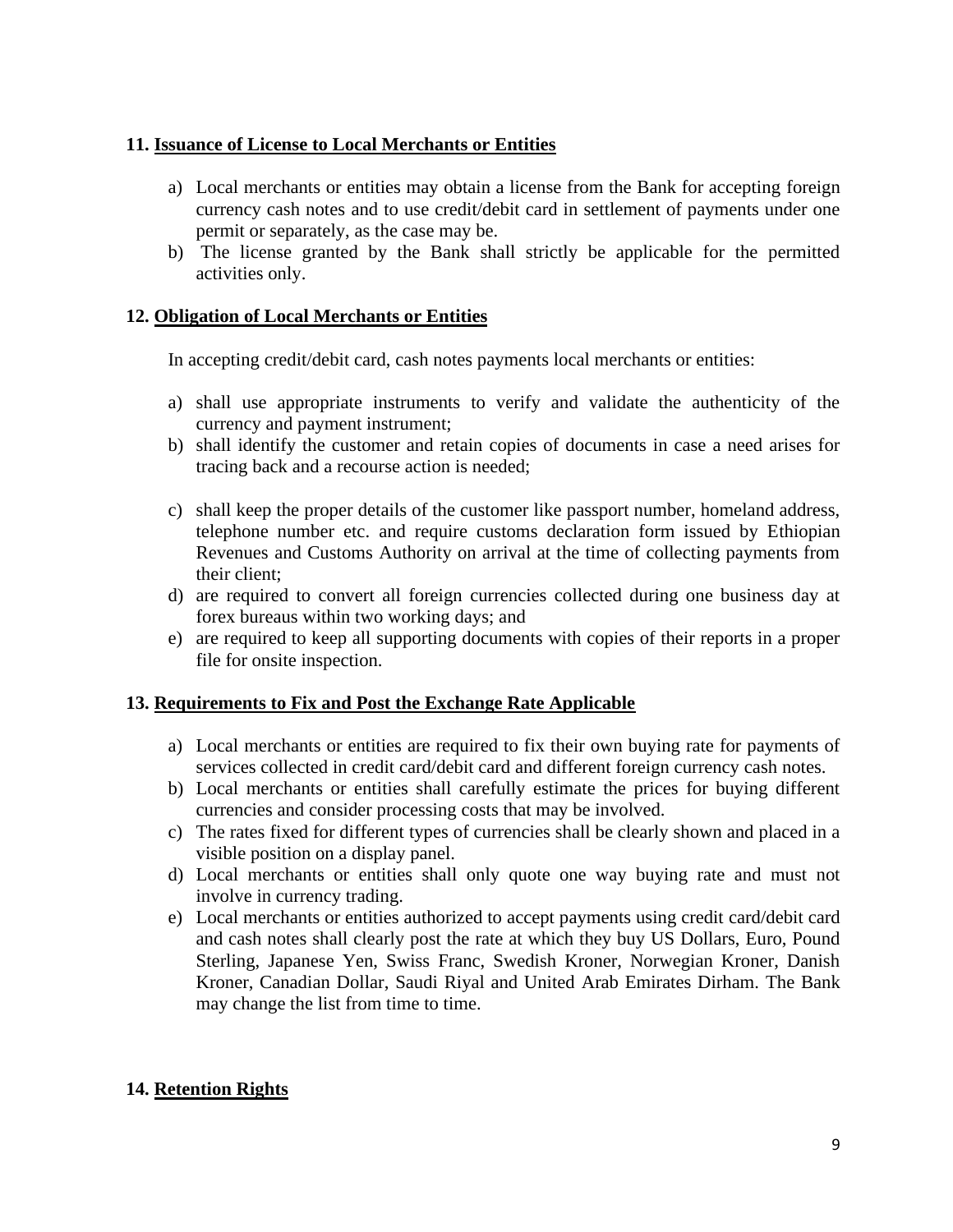Local merchants or entities may apply to be included in the Retention Accounts Scheme and shall be allowed to retain as provided by the Retention and Utilization of Export Earnings and Inward Remittances Directives of the Bank. Authorized banks shall credit directly to the retention account the proceeds from receipts of cash notes-and card transactions as stipulated in the Bank's directives stated above.

#### **15. Submission of Returns and Inspection**

- a) Authorized banks are required to submit returns and cooperate with the Bank to conduct on site inspection on credit card/debit card/prepaid cards and cash notes and related transactions.
- b) Authorized banks are required to report using prescribed formats on a weekly basis or online providing details of credit card/debit card transactions and cash notes received by local merchants or entities.
- c) Forex bureaus shall report on monthly basis information on the monthly transaction on prepaid/debit card issued in a prescribed format.
- d) Authorized banks having agreement with local merchants or entities to collect vouchers and acquire credit card/debit card payments should submit report on prescribed format monthly stating the foreign exchange received from the sale of goods and services by the local merchants or entities.
- e) Local merchants or entities shall report their foreign exchange earnings on a monthly basis to the Bank using prescribed formats.
- f) The Bank may conduct inspection at any time on the premises of local merchants or entities and/or banks. The inspection may include reviewing books of accounts, request for information or explanations of the records of transactions, and examination of records related to payments received against prepaid/credit/debit card and cash notes,.
- g) Notwithstanding any other provision of these Directives to the contrary, the local merchants or entities are required to maintain records of the last three consecutive years with all corresponding supportive documents.

#### **16. Measures Against Non-Compliance with These Directives**

#### **16.1. Warning Notice and Cancellation of License**

16.1.1. If the Bank finds that local merchants or entities commit one or several of the following violations, it may issue a warning advising them to refrain from such acts promptly:

- a) fail to keep proper records of credit card/debit card and cash note;
- b) operate under an expired license;
- c) fail to forward vouchers of credit card/debit card to the designated authorized bank in Ethiopia and divert resources to other purposes;